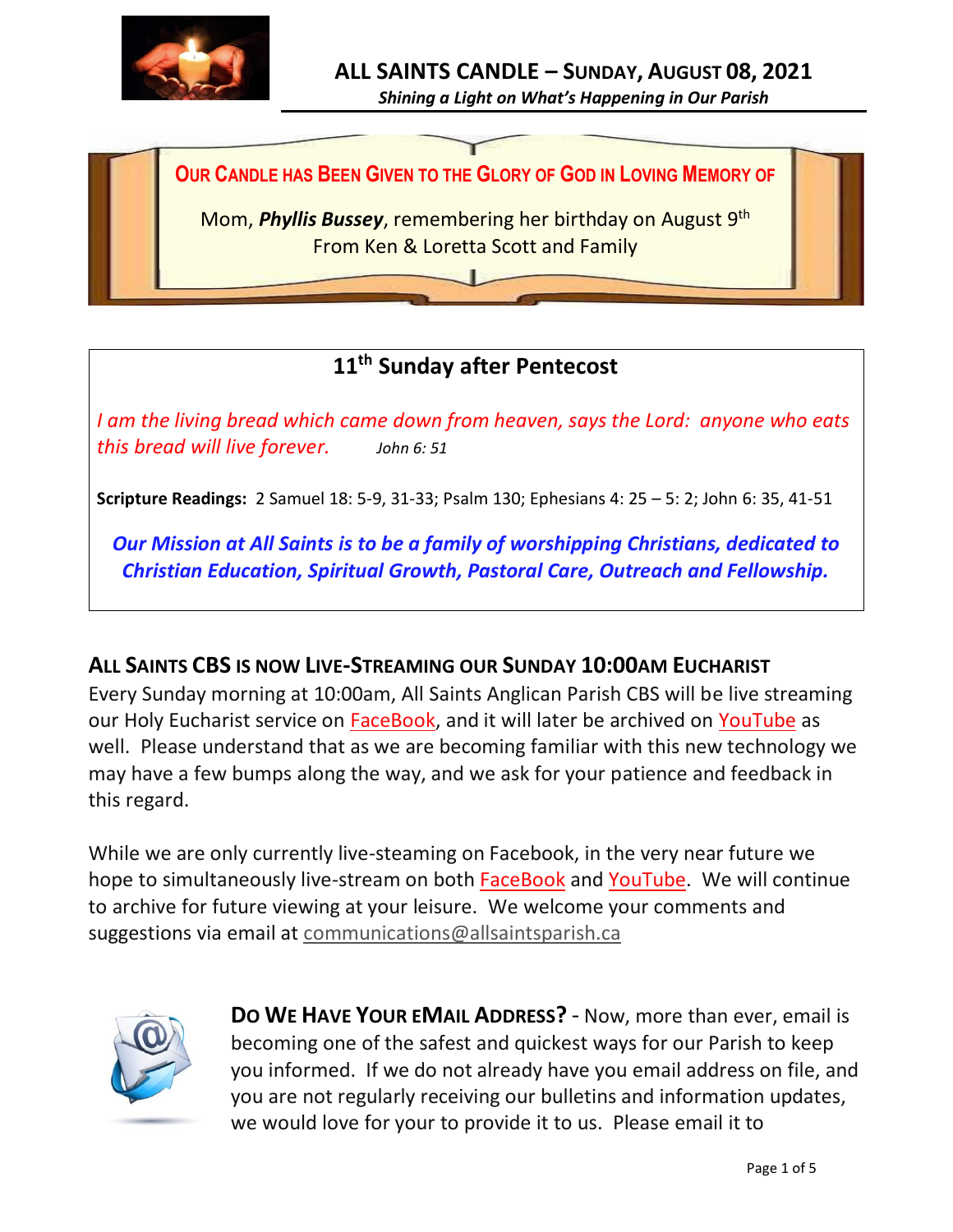[communications@allsaintsparish.ca,](mailto:communications@allsaintsparish.ca?subject=eMail%20Address%20Update) or simply [click here](http://allsaintsparish.ca/email_updates) to complete our online email registration form.

**2021 CHURCH OFFERTORY ENVELOPES** – We would like to remind you that if you have not yet picked up your 2021 offertory envelopes, they are being held at the Parish Office for pick up. We encourage you to continue to use our secure mail drop-slot, which is located at the top of the stairs, just to the left of the main entrance of our Parish Hall.

You may also e-Transfer your offering via Interac simply by emailing it to [donations@allsaintsparish.ca.](mailto:donations@allsaintsparish.ca) And of course, we always encourage you to consider signing up for our eGivings program which automatically deposits your offering at whatever interval you choose and are comfortable with. Simply [click here](http://allsaintsparish.ca/egiving-online-information-form) to register, or go to our website and follow the eGiving notes. If you have [any](https://wfsites-to.websitecreatorprotool.com/870a5dd5.com/Admin/%7BSK_NODEID__22939341__SK%7D) questions, please email your Finance Team at [finance@allsaintsparish.ca,](mailto:finance@allsaintsparish.ca) or call our Office at 834-4501.

**SPONSORING 'THE CANDLE'** - We would like to remind Parishioners and Friends that you may sponsor our weekly bulletin, **'***THE CANDLE***'**, and have it dedicated in memory of a loved one. Your personal tribute will be prominently posted on the Bible graphic located at the top of the front

page, and your kind donation of \$25 would be greatly appreciated. Additionally, you can honor a loved one by posting your favourite picture, along with a memorial verse, and your kind donation of \$50 for this full-page tribute is greatly appreciated. A paper copy of '*THE CANDLE*' is distributed at all Sunday services, and a digital copy is permanently archived on our Parish website at [allsaintsparish.ca](http://allsaintsparish.ca/thecandle.html)

> **KIDS CORNER** is our resource area for a variety of Christian Youth Education activities. If you would like to be a part of this exciting Ministry, please let us know by clicking [here.](http://allsaintsparish.ca/index.html#comments)

As you may be aware, our Kid's BBQ and Campfire was a great success last month, and we plan on having something similar again

early this fall. Please stay tuned.



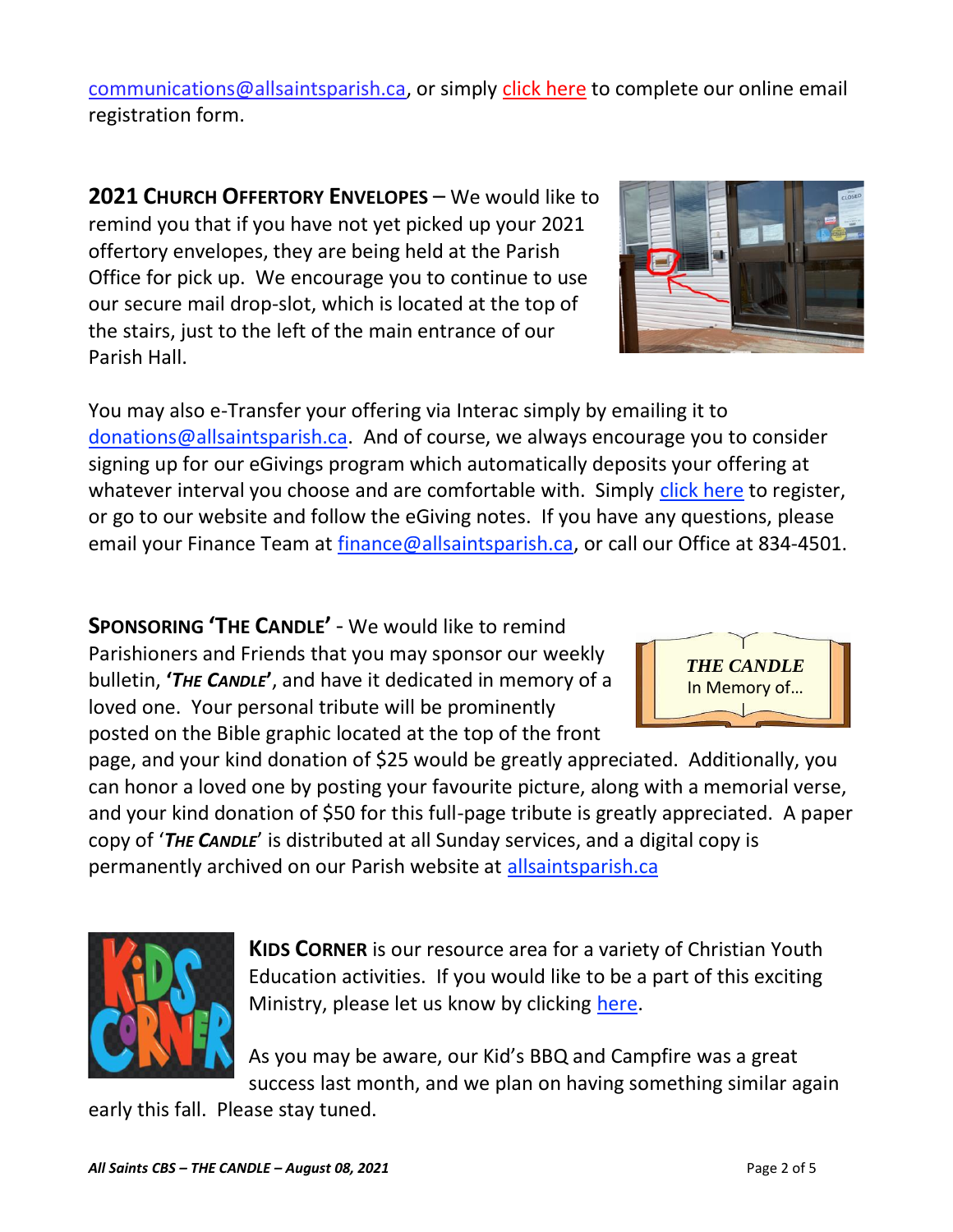# **ALL SAINTS IS OPEN WITH REDUCED RESTRICTIONS**

Effective July 01, the Diocese has announced some changes to their COVID guidelines. [Click here](http://allsaintsparish.ca/document_library/COVID-19/210630%20COVID%2019%20Update%20Effective%20July%201.pdf) for the full latest update. Also, on July  $12<sup>th</sup>$  they issued a further update regarding property rentals [\(click here](http://allsaintsparish.ca/document_library/COVID-19/COVID%20Update%20(annotated)%20Diocese%20ENL%20Issued%20210712.pdf) for details).

All activities in or on any parish property is based on the latest version of the "Many Members - [One Body" \(MMOB\)](https://anglicanenl.net/home/wp-content/uploads/2021/02/Many-Members-One-Body-February-2021.pdf) guidelines document. This includes live Church Services and burial gatherings, as well as meetings of Vestry, ACW, Men's Fellowship, Bible Study, etc…

- While pre-registration is no longer mandatory, all attendees are strongly encouraged to pre-register for ANY gathering. This will help avoid bottlenecks and line-ups at the entrances, especially during inclement weather.
- For contact tracing purposes, we ARE REQUIRED to record the names and telephone numbers of ALL people who enter any of our gatherings. You may do so quickly and easily online by [clicking here,](http://allsaintsparish.ca/covid-pre-registration-form) or you may call our Parish Office at 834-4501
- People may share a pew or adjacent pews with any of their 20 consistent close contacts
- Masks must be worn at all times at all indoor gatherings, except while receiving and consuming the Eucharist, or when acting as a speaker or singer performer.

## **CBS CHAPTER LEARNING DISABILITIES INC.**

The CBS Chapter of the Learning Disabilities Inc is offering a summer tutoring program at All Saints Parish Hall from July 5 – August 28. Children that are having difficulties in reading, writing or math will be tutored in one-on-one sessions. These sessions will each be 60-90 minutes, 2-3 times weekly.

Covid procedures are strictly followed. The cost of this program is \$45 for the entire eight weeks, to be paid on registration. Seats are limited and are on a first come basis.

I can be reached at 834-8419 (home) or via email at [mahersharon67@gmail.com](mailto:mahersharon67@gmail.com) Registration will be held Monday July 5<sup>th</sup> at 09:00am at the All Saints Parish Hall church parking, entering off Dunn's Hill Road.

Sharon Maher CBS, Chapter Chair